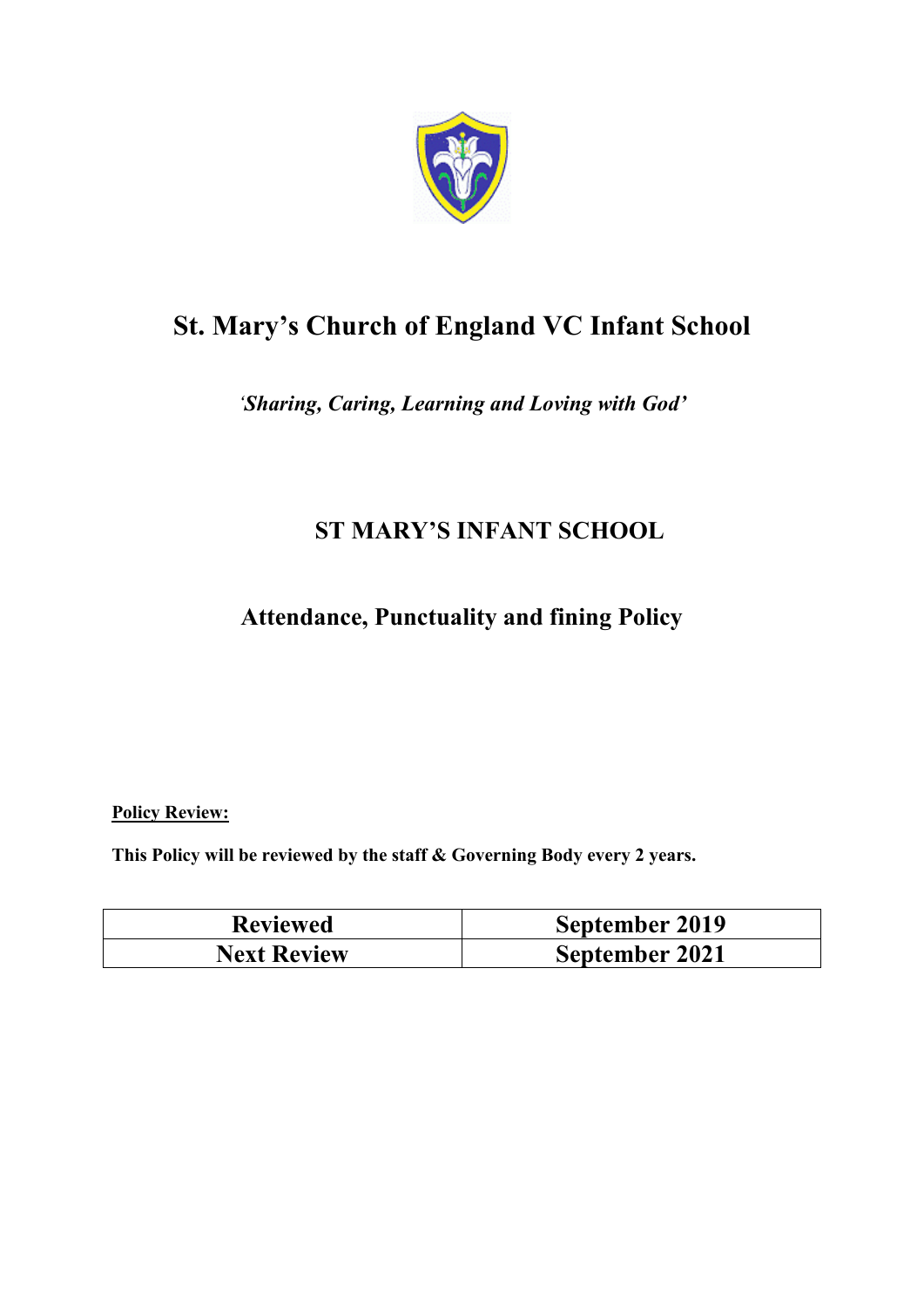#### St Mary's Infant School

#### **Attendance and Punctuality Policy**

 At St Mary's Infant School, we want the whole school community – governors, staff, parents, carers and children to be committed to high standards of attendance and punctuality.

Good attendance helps the children to maximise their learning. This policy will support us all to achieve high levels of attendance and punctuality.

#### **Statutory Framework**

 Under section 700 of the Education Act 1996, a pupil is required to attend regularly at the school where she/he is a registered pupil.

The school is obliged by law to differentiate between authorised and unauthorised absence. A letter or telephone call from a parent does not in itself authorise an absence. Only if the school is satisfied as to the validity of the explanation offered by the letter/message will the absence be authorised (see below).

#### **Expectations**

 The responsibility for good attendance is shared between school, parents and pupils. All these groups need to understand the expectations that the policy makes of them.

The expectations for school include:

- St Mary's Infant School will provide a safe learning environment
- The school will ensure that records of attendance are maintained according to Government legislation and guidance on a daily basis
- The school will follow up all instances of poor attendance and punctuality

The expectations for parents/carers include:

- Parents/carers are expected to ensure that their child attends school regularly, punctually, properly dressed and equipped and in a fit condition to learn
- Parents will inform the school on the first day of absence, of the reason for their child's absence from school
- Parents will maintain regular communication with school staff where necessary
- Parents will ensure that the school is informed of any changes to contact details

The expectations for pupils include:

- Pupils are expected to be ready to learn
- Pupils will be taught the importance of regular and punctual attendance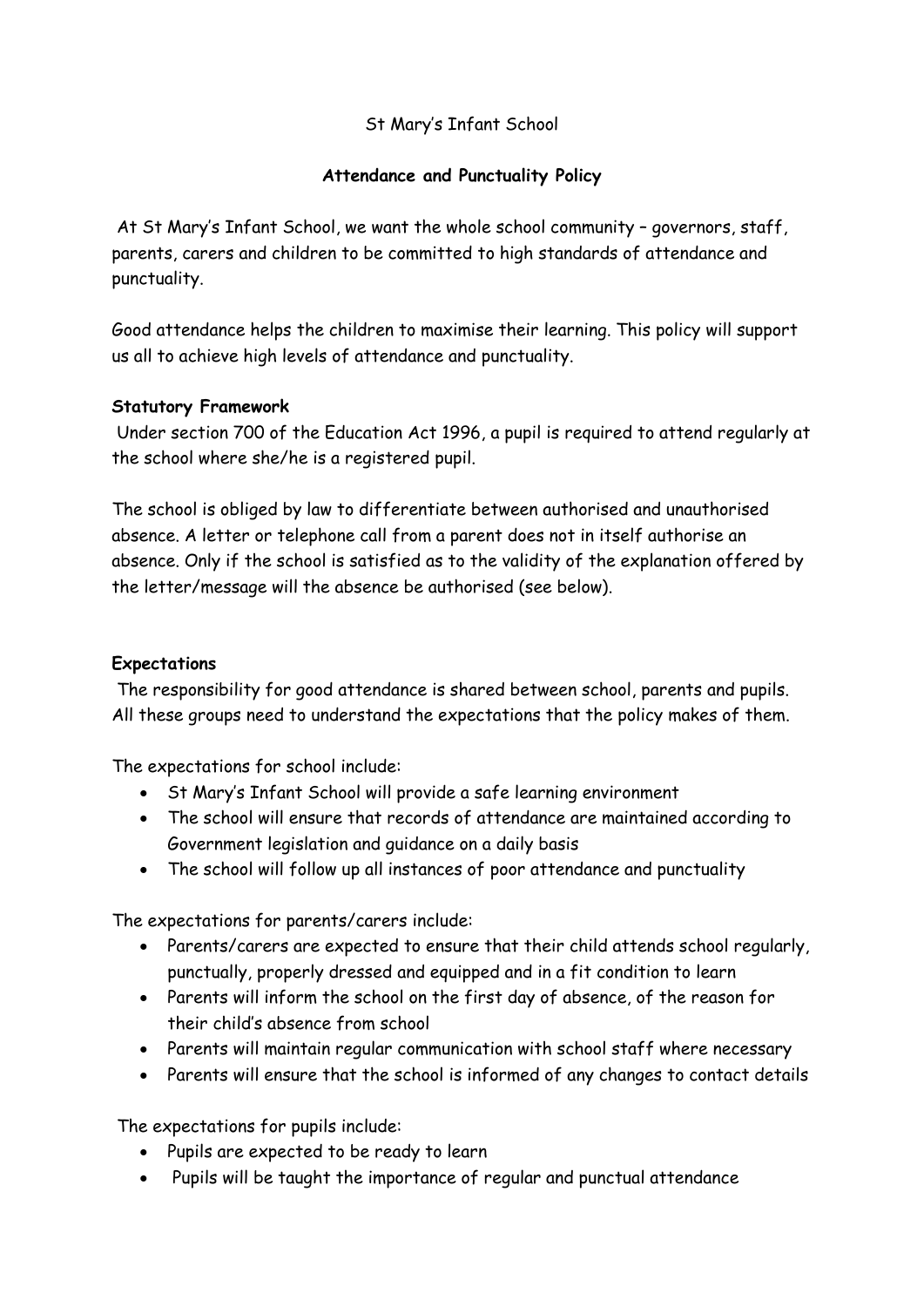#### **Doors Open**

- The classroom doors open at 8.50 am and all children need to be in class by 9.00am
- School finishes at 3.10pm

#### **Registration**

- Registers are called at 9.00am and 1.10pm. Registers close at 9.10am and 1.20pm and are marked consistently by staff. Any pupil arriving after closure will be marked absent for the whole of the session
- A session is defined as half a day. So, if a pupil arrives after closure this will count as a session lost. Where the same child is registered before the closure of the pm register at 1.10pm, then this would not be counted as a session lost.

#### **Lateness**

- Any pupil arriving after 9.00am should report to the school office. The external gates giving access to the playground will be closed.
- Parents/carers should sign the Late Arrivals book
- Staff will transfer late arrivals to the registers
- Staff will be made aware of any late arrivals by office staff

#### **Following up Lateness**

- Parents/carers whose children are regularly late for school will be contacted by a member of staff who will work with parents to bring about an improvement in punctuality
- Persistent lateness will also be brought to the attention of the Attendance Improvement Officer

#### **Authorising Absence**

- School can authorise absence for a number of reasons. These include:
- Sickness
- Medical/dental appointments
- Approved educational activities
- Religious observations
- Family bereavement
- Interviews at another school- for example at transfer
- Educational activities such as residential trips.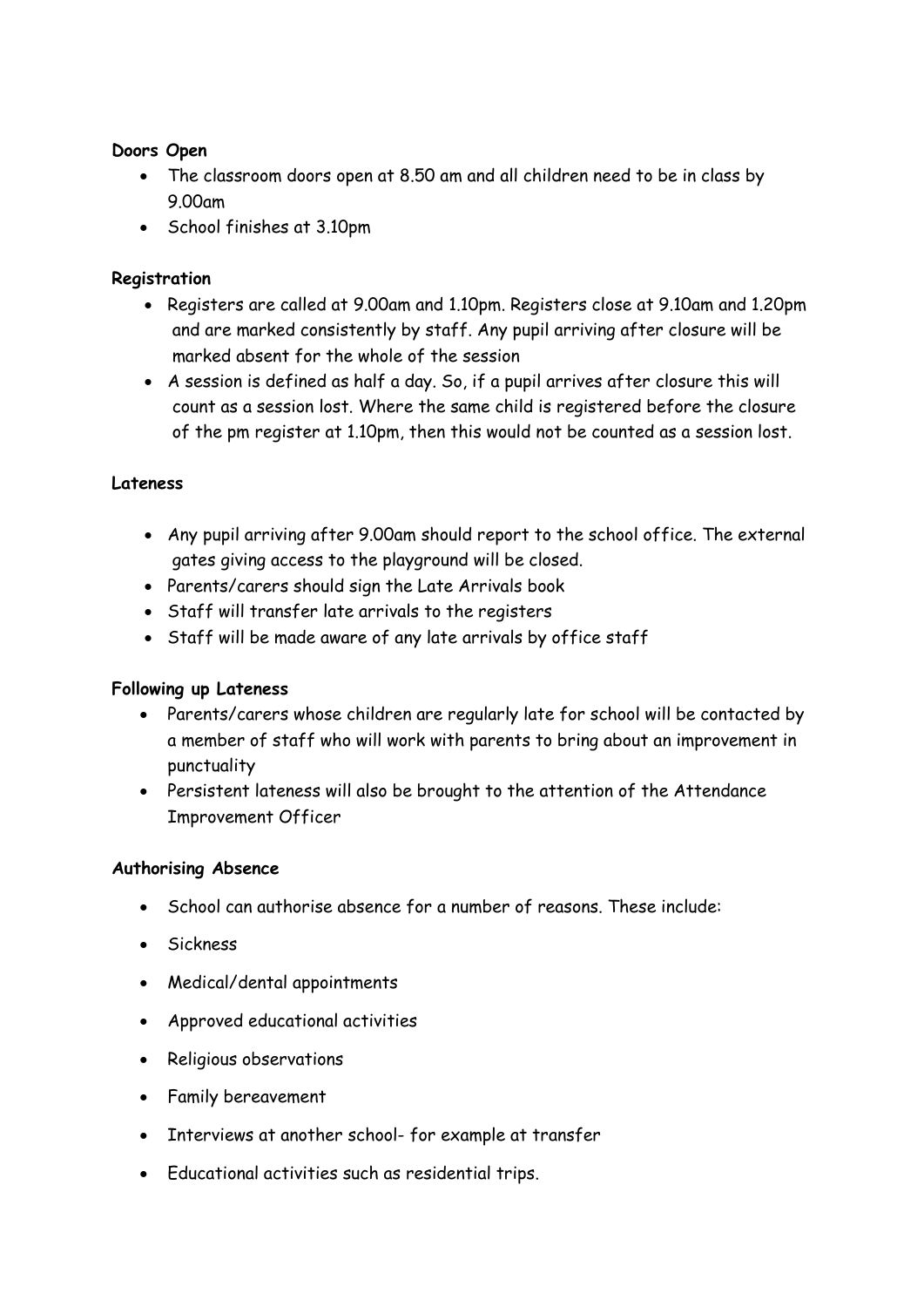#### **Holidays**

Holidays will not be authorised by the school, unless there are exceptional circumstances such as terminal illness in the family. Requests for such circumstances will be considered by the Headteacher on an individual basis.

In cases of absence due to serious and prolonged illness, school will discuss with parents on an individual basis about possible phased return to school. School can plan with parents to provide education at home for pupils who are likely to be absent for a number of weeks due to health issues. School will contact the Educational Support for Medical Absences team (ESTMA) to see if home tutoring can be arranged.

#### **Monitoring**

Attendance and lateness are monitored internally each term. Letters are sent to parents where lateness and/or absences are unsatisfactory. We will offer to meet with parents and offer them support- for example, referral to the school nursing team or our family worker. We will monitor the outcome of this offer of support and any agreed actions. If this situation continues and the agreed actions and support do not result in improved attendance/ punctuality, the Headteacher will escalate the situation by contacting parents by letter/ phone call or email to log our concerns more formally. Parents are invited to discuss the situation.

School will discuss the absences/ lateness with the Local Authority's Attendance Improvement Officer (AIO.)

#### **Persistent Absenteeism**

If absenteeism/ lateness continues, in agreement with the AIO, school will refer the child/ family to them. The AIO will request an 'Early Intervention Meeting' between the AIO and the parents to agree actions on how the situation can be improved.

Following the guidance of our Local Education Authority, school can request evidence of absences due to sickness, such as doctor's appointment cards, to be able to authorise these absences. If all of the offers of support are not fruitful, school may issue a Penalty Notice, in line with the Herts. County Council guidelines. School will consider if the child's needs are being met and if the child is being neglected, as a result of nonattendance at school, school will report this to Children's Services.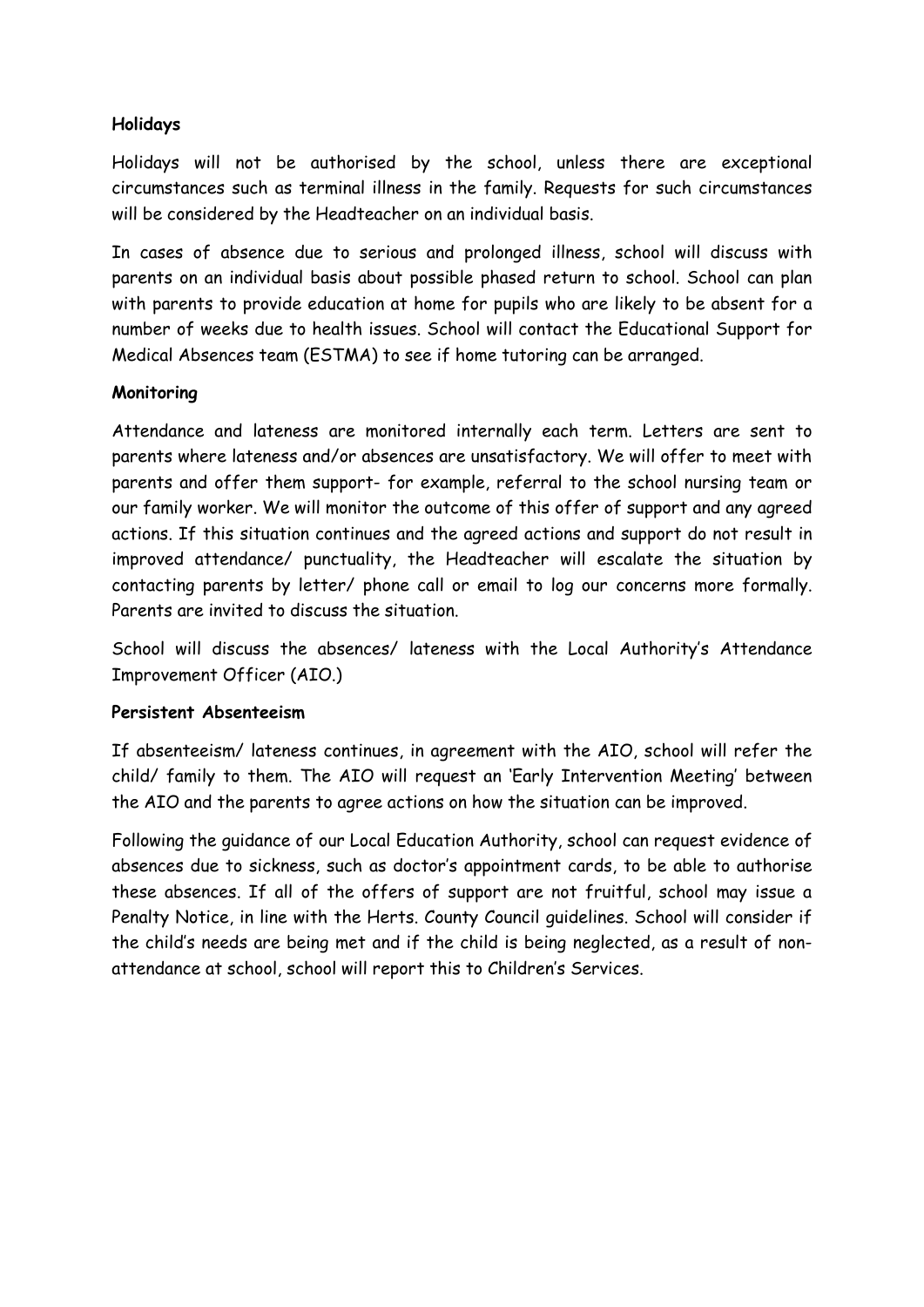#### **Penalty Notice**

Parents have a legal duty to make sure their child, aged 5-16, if registered at a school, attends regularly. Taking unauthorised term time holidays is grounds for issuing a penalty notice. We use penalty notices as part of our whole school approach to improving attendance. Penalty notices may be issued once a pupil has 15 or more sessions (a session is a half day) of unauthorised absence in the current and/or previous school term. The absences may have occurred in a block or a series of odd days and/or unauthorised holiday.

The amount of the penalty is:

- £60 if paid within 21 days of receipt of the notice
- £120 if paid after 21 days but within 28 days of receipt of the notice

If the fine is not paid, this will result in the Attendance Improvement Officer (AIO) taking the family to court for non-attendance.

Further information can be obtained from:

https://www.gov.uk/school-attendance-absence/legal-action-to-enforceschoolattendance

#### **Holidays**

Absences due to holidays are most likely to be un-authorised except in exceptional circumstances, and then this is only at the head teacher's discretion. If a child misses 15 sessions during an academic year due to holidays, then we will report this to the Local Authority and it will be monitored.

#### **Part- time timetables**

Rarely, it may be suggested that a child has a part-time timetable for a short time. This is where the hours a child spends at school each day are reduced for a period of time and work is set for the child to complete while they are at home. This is always done in conjunction with an outside agency such as the Education Support Centre and a Pastoral Support Plan will be in place. School will report this to the Local Authority and our Governing Body for their records. This should only be a last resort and short-term intervention and school will work to increase the time the child is in school.

#### **Children who are "missing from education"/ start to be home educated**

If children who are on roll with our school cannot be contacted, for example if we believe that the family has moved away without informing us, the children are said to be missing from education and we will notify our Attendance Officer (AIO) of this and seek advice. If parent(s) notify our Headteacher in writing that they intend to home educate their child, we will pass this information onto the Local Authority within 5 working days before taking them off roll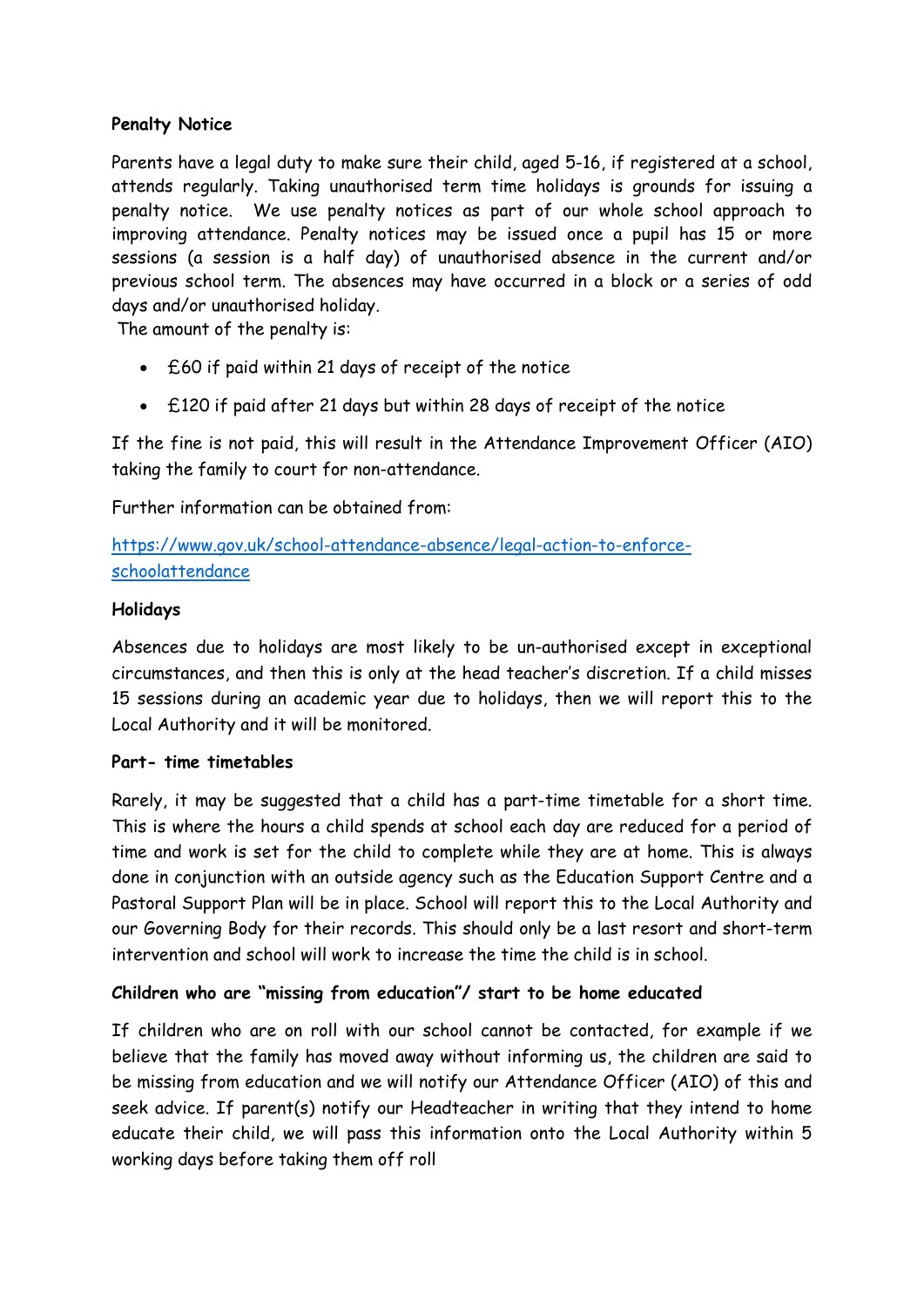If a child is missing at registration and we have not received confirmation from the parents of their absence then the child is missing in education. The attendance officer the local authority will be informed at the closing of registers.

#### **Leaving and returning to school during the school day**

- When pupils leave or return to the school during the school day, office staff must be notified
- Parents need to sign their child out and sign them back in if they return to school that day
- In event of a fire the office staff will check the late arrivals/early leavers books

#### **Publication of Information**

- The Attendance policy is available to parents/carers on the school's website with hard copies available from the office.
- St Mary's Infant School shares information on individual pupils' attendance as necessary with parents/carers and staff
- The school works closely with the Attendance Improvement Officer to monitor attendance and punctuality
- The headteacher reports regularly to Governors on attendance and punctuality
- The headteacher ensures that the termly attendance data is provided to the DfE.

School initiatives - Rewards and treats were discussed at School Council

- 100% attendance stickers given out at the end of each week.
- A high profile is given to attendance in the Friday achievement assembly.
- A cup is given out weekly to the class with the highest % of attendance. The %s are displayed in the hall.
- Weekly class attendance %s are displayed in each classroom window.
- Class attendance figures shown on newsletter.
- The class with the highest attendance % for each half-term has a treat on the last day. What this is, is discussed in class.
- Attendance certificates are given out each half-term, gold, silver and bronze.
- Each half-term a raffle is held to win a prize (a book). Any child with 100% attendance is included in the draw.
- 100% attendance awards given out to relevant children at the end of the year.
- Promote aspirational thinking in class activities to link school attendance with aspirational thinking- what do you want to get better at? What do you want to be when you grow up?